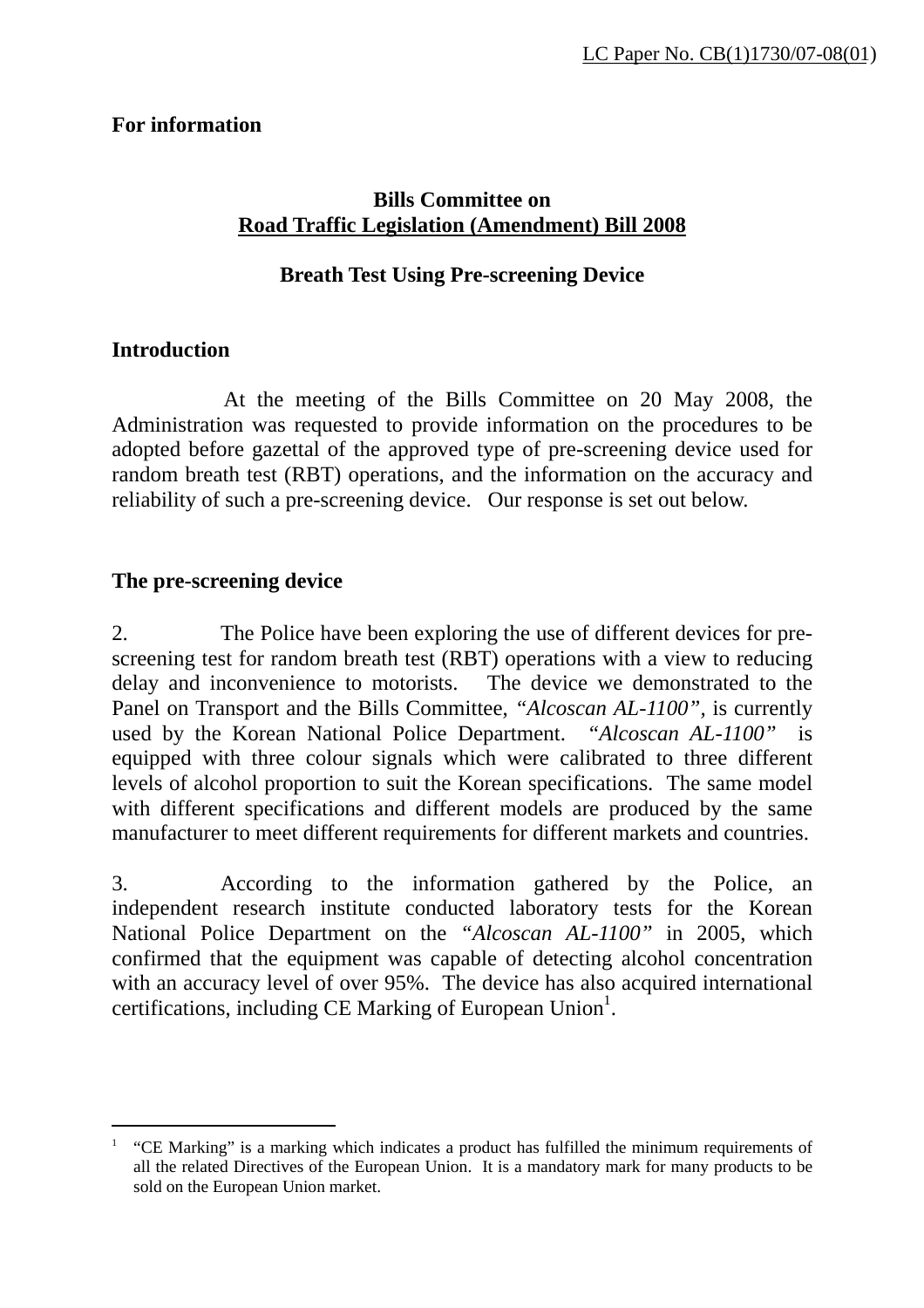4. The Bills Committee supports that the pre-screening device to be used by the Police for RBT should have two colour signals, and the calibration level for triggering the "positive" signal is to be set at 20 micrograms of alcohol in 100 millilitres of breath. The Police are now exploring with different manufacturers for types of devices that may be able to meet these basic specifications for trial and testing purposes. The Police have already approached the manufacturer of *"Alcoscan AL-1100"* to produce a sample that meets the specifications. The Police are also exploring whether other manufacturers in countries such as New Zealand and Australia will produce the required samples. When the suitable devices are available, HKP will arrange tests to be conducted on their accuracy and reliability by the Government Laboratory or an independent laboratory. The ultimate choice of the device to be used will be subject to test results and the outcome of a tender exercise.

# **Procedures for approving the type of pre-screening device**

5. In line with the existing legislation for the approved devices for screening and evidential breath tests, the Commissioner of Police may by notice in the Gazette approve types of instruments as an approved pre-screening device. Once the Bill is passed by the Legislative Council, the Police will follow the following procedures to gazette the pre-screening device –

- (a) To arrange a tender exercise in which detailed specifications as well as performance and calibration requirements of the pre-screening device will be clearly set out in the tender document;
- (b) To require the tenderers to produce certification by an independent accredited laboratory or organisation that their devices can meet all specified requirements, as well as on the accuracy and reliability of the devices;
- (c) The Police will arrange to conduct tests on samples of the devices submitted by the tenderers that satisfy the requirements at (b) above, by the Government Laboratory or an independent laboratory or organisation; and